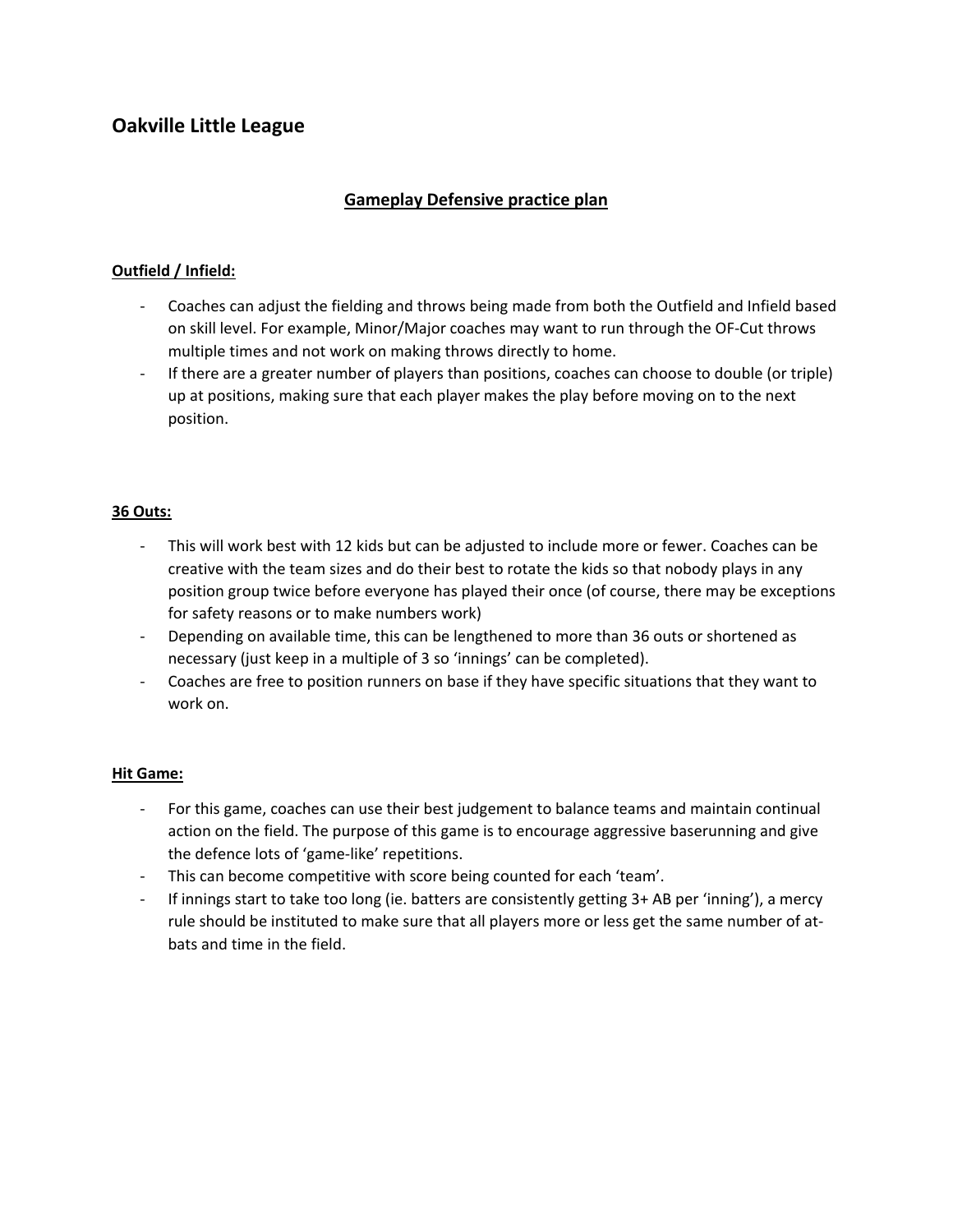### **OUTFIELD‐INFIELD**

| <b>Outfield</b>          | Play                      | <b>Finish</b> |
|--------------------------|---------------------------|---------------|
| Base hit - ball in to 2B | $LF-SS(cut)-2B$           | $2B-3B-C$     |
|                          | $CF-SS(cut)-2B$           | $2B-3B-C$     |
|                          | RF-2B(cut)-SS             | $SS-3B-C$     |
| Throw out runner at 2B   | LF-2B (SS cut if needed)  | $2B-1B-C$     |
| (cut-off read)           | CF-2B (SS cut if needed)  | $2B-1B-C$     |
|                          | RF-SS (2B cut if needed)  | $SS-1B-C$     |
| Throw out runner at 3B   | LF-3B (SS cut if needed)  | $3B-C$        |
| (cut-off read)           | CF-3B (SS cut if needed)  | $3B-C$        |
| pitcher backing up 3B    | RF-3B (double cut set-up) | $3B-C$        |
| Throw out runner at Home | LF-C (3B cut if needed)   |               |
| (cut-off read)           | CF-C (1B cut if needed)   |               |
| pitcher backing up Home  | RF-C (1B cut if needed)   |               |

### *Outfielders come in and grab a drink*

| <b>Infield</b>                | Play              |         | <b>Finish</b> |
|-------------------------------|-------------------|---------|---------------|
| Around the horn               | C-3B-2B-SS-1B-C   |         |               |
| Routine Ground ball out at 1B | 3B-1B             | $1B-C$  |               |
|                               | $SS-1B$           | $1B-C$  |               |
|                               | $2B-1B$           | $1B-C$  |               |
|                               | 1B (unassisted)   | $1B-C$  |               |
|                               | $P-1B$            | $1B-C$  |               |
|                               | 1B - P (cover 1B) | P-C     |               |
|                               | C-1B (inside)     | $1B-C$  |               |
| Double play at 2B             | 3B-2B-1B          | $1B-C$  |               |
|                               | $SS-2B-1B$        | $1B-C$  |               |
|                               | $2B-SS-1B$        | $1B-C$  |               |
|                               | 1B-2B-1B          | $1B-C$  |               |
|                               | $P-2B-1B$         | $1B-C$  |               |
|                               | $C-2B-1B$         | $1B-C$  |               |
| Slow Roller                   | $3B-1B$           | $1B-C$  |               |
|                               | $SS-1B$           | $1B-C$  |               |
|                               | $2B-1B$           | $1B-C$  |               |
|                               | $P-1B$            | $1B-C$  |               |
|                               | C-1B (outside)    | $1B-C$  |               |
|                               | $1B-3B$           | $3B-C$  |               |
| Catcher throws to 2B          | $C-2B$            | 2B-3B-C |               |
| Catcher throws to 3B          | $C-3B$            |         | 3B-2B-1B-C    |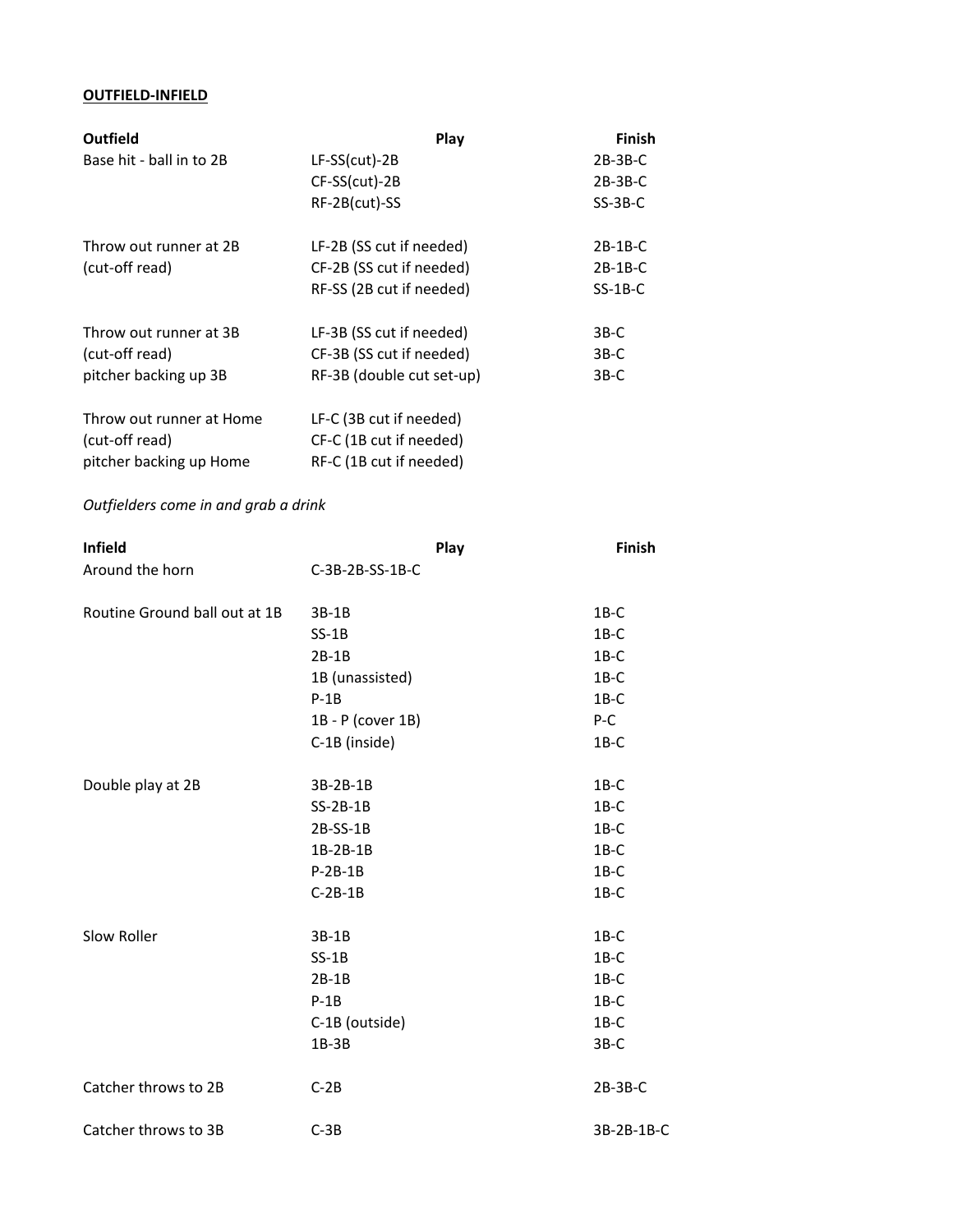#### **36 Outs ‐ Situational Defense**

### *Description:*

After 3 outs are recorded, fielders switch Groups (each player should try to play each inning at a different position) Balls are hit by the coach into play, players play the ball, baserunners advance accordingly

| <b>Rotation:</b> | $P-C-1B$ | 2B-SS-3B | <b>LF-CF-RF</b> | <b>Baserunners</b> |
|------------------|----------|----------|-----------------|--------------------|
| 1                | Group 1  | Group 2  | Group 3         | Group 4            |
| $\overline{2}$   | Group 3  | Group 1  | Group 2         | Group 4            |
| 3                | Group 2  | Group 3  | Group 1         | Group 4            |
| 4                | Group 4  | Group 2  | Group 3         | Group 1            |
| 5                | Group 3  | Group 4  | Group 2         | Group 1            |
| 6                | Group 2  | Group 3  | Group 4         | Group 1            |
| 7                | Group 4  | Group 1  | Group 3         | Group 2            |
| 8                | Group 3  | Group 4  | Group 1         | Group 2            |
| 9                | Group 1  | Group 3  | Group 4         | Group 2            |
| 10               | Group 4  | Group 1  | Group 2         | Group 3            |
| 11               | Group 2  | Group 4  | Group 1         | Group 3            |
| 12               | Group 1  | Group 2  | Group 4         | Group 3            |

After 9 Outs are recorded, baserunners take fielding positions

Depending on Skill Level, mix of routine plays and 'hits' should be varied to simualte game situations and keep things moving.